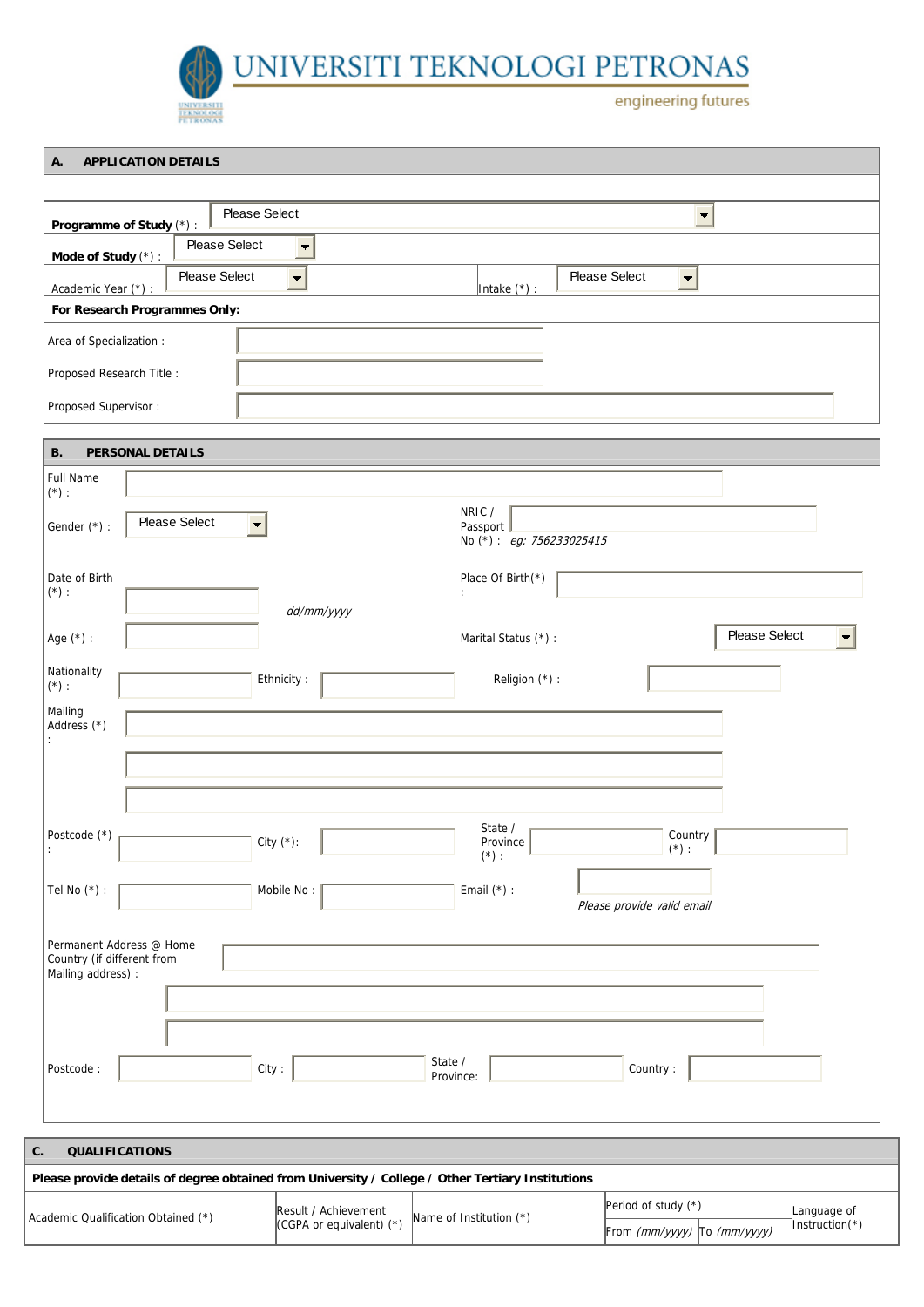| Other Professional<br>Qualifications:                     |  |       |             |  |  |  |
|-----------------------------------------------------------|--|-------|-------------|--|--|--|
| Research Experience:                                      |  |       |             |  |  |  |
| Publication (provide citations):                          |  |       |             |  |  |  |
| D.<br><b>LANGUAGE PROFICIENCY</b>                         |  |       |             |  |  |  |
| Proficiency in Malay language (For local applicants only) |  |       |             |  |  |  |
|                                                           |  | Grade | Year Passed |  |  |  |
| Proficiency in Malay language in SPM/MCE                  |  |       |             |  |  |  |

| Proficiency in English language (For all applicants) |                         |                      |  |  |  |
|------------------------------------------------------|-------------------------|----------------------|--|--|--|
| Test                                                 | Date Taken (dd/mm/yyyy) | Grade/Point Obtained |  |  |  |
|                                                      |                         |                      |  |  |  |
| ົ                                                    |                         |                      |  |  |  |
| 3                                                    |                         |                      |  |  |  |
|                                                      |                         |                      |  |  |  |

| <b>WORKING EXPERIENCE</b><br>E.                                                        |                 |  |  |                             |  |  |          |              |
|----------------------------------------------------------------------------------------|-----------------|--|--|-----------------------------|--|--|----------|--------------|
| Please provide details of current and previous employment (start with the most recent) |                 |  |  |                             |  |  |          |              |
| Present Position :                                                                     |                 |  |  |                             |  |  | Since:   | (dd/mm/yyyy) |
| Business Address:                                                                      |                 |  |  |                             |  |  |          |              |
|                                                                                        |                 |  |  |                             |  |  |          |              |
|                                                                                        |                 |  |  |                             |  |  |          |              |
| Postcode:                                                                              |                 |  |  | Country:                    |  |  |          |              |
| Tel No:                                                                                |                 |  |  | Fax No:                     |  |  | Email:   |              |
| From (dd/mm/yyyy)                                                                      | To (dd/mm/yyyy) |  |  | Position and Nature of Work |  |  | Employer |              |
|                                                                                        |                 |  |  |                             |  |  |          |              |
|                                                                                        |                 |  |  |                             |  |  |          |              |
|                                                                                        |                 |  |  |                             |  |  |          |              |
|                                                                                        |                 |  |  |                             |  |  |          |              |
|                                                                                        |                 |  |  |                             |  |  |          |              |
|                                                                                        |                 |  |  |                             |  |  |          |              |
|                                                                                        |                 |  |  |                             |  |  |          |              |
|                                                                                        |                 |  |  |                             |  |  |          |              |